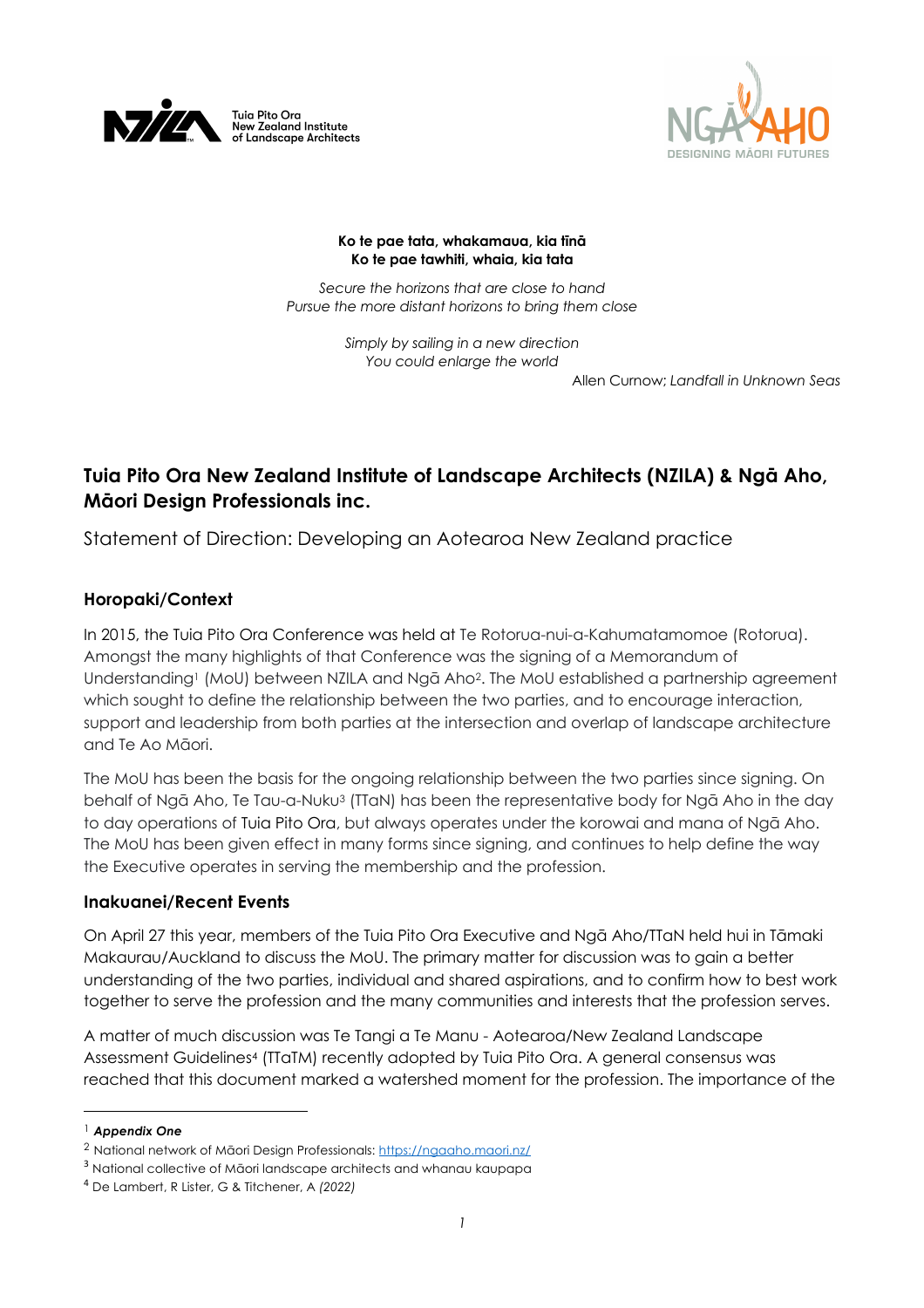



document was in the way that it seamlessly weaves together western-derived practices and understandings alongside Te Ao Māori practices and understandings in providing guidance to the profession, but also in the recognition of mana, spirit of trust and ethos of collective endeavour by which the document was prepared by the authors and involved stakeholder groups.

Of considerable interest and discussion within TTaTM was a diagram which articulates the relationship of Tuia Pito Ora in relationship to the practice of landscape architecture in Aotearoa. Through the lens of the Treaty of Waitangi as the document that establishes our bi-cultural nationhood, the landscape architecture traditions of Te Ao Māori and Te Ao Pākehā are able to be brought together to create an *Aotearoa/New Zealand Practice*, a way of practicing as landscape architects which is based on shared cultural competency, and which reflects, celebrates and honours the uniqueness of culture and context that has taken root and continues to flourish in the warm and fertile soils of Aotearoa.



Figure 1. The Guidelines sit within an evolving Aotearoa New Zealand practice that draws on both Te Ao Māori and Te Ao Pākehā approaches, giving effect to the principles of the Treaty of Waitangi.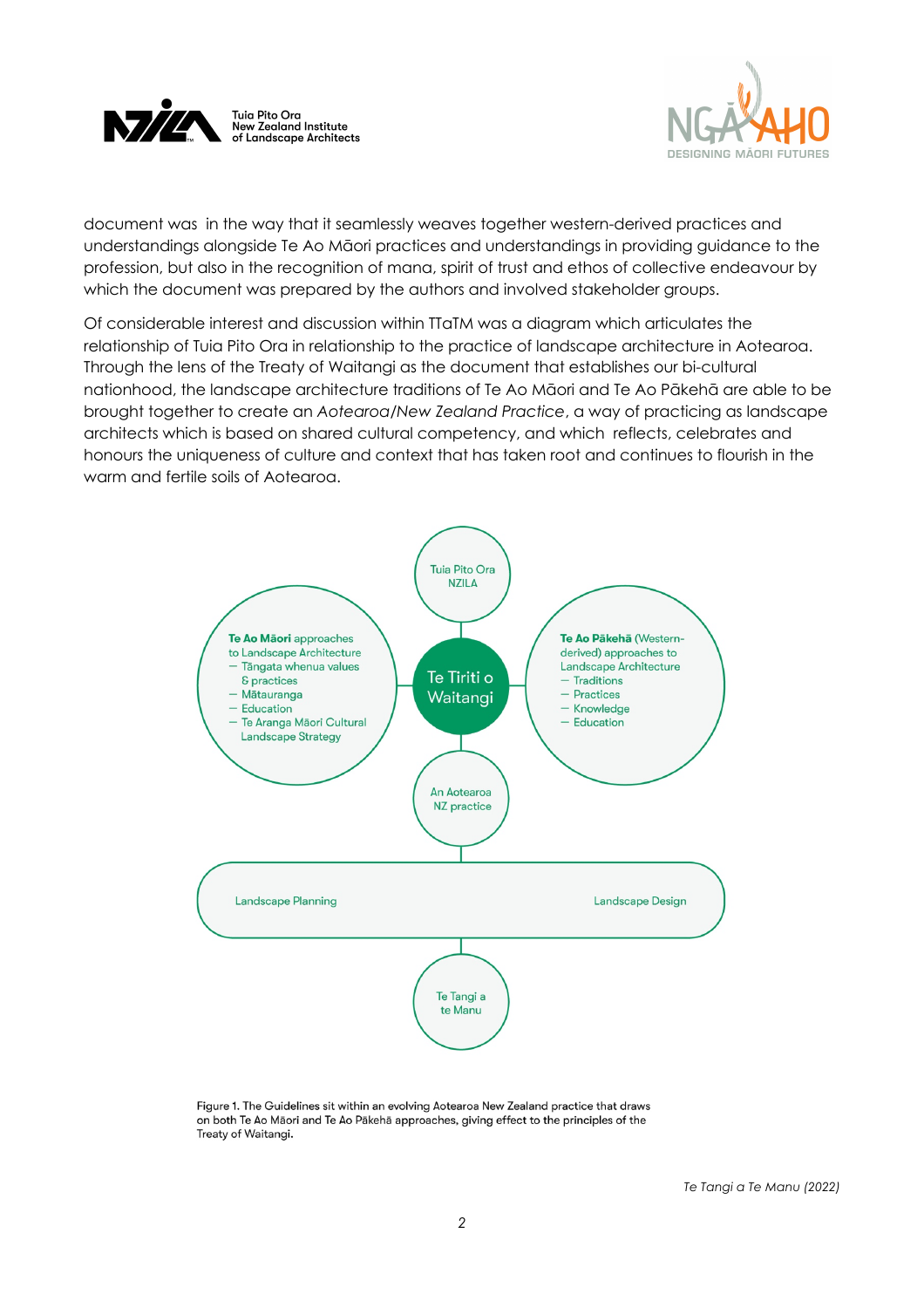



## **Hakatakoto he kaupapa hou/Proposing a new direction for Tuia Pito Ora**

An outcome of the discussions at the recent hui was that the Executive and Ngā Aho/TTaN continue to work closely to define the concept of an Aotearoa Practice, and to actively build upon the primary shape given to this concept by TTaTM.

It is the shared view of the Executive and Ngā Aho that this concept of an Aotearoa Practice becomes an intentional touchstone for the profession and the way that landscape architecture is practiced here, which differentiates our practice from other countries around the globe. Whilst this applies to the technical aspects of our practice, equally it can reflect the way our cultures interact and recognise the mana of each for the long-term wellbeing of whenua, culture and people.

It is an exciting prospect, and one that does not come with a chart, nor a destination that can be seen, or even imagined at this early stage. It is a new direction.

## **He aha ai?/What does this mean?**

The Executive and Ngā Aho propose that Tuia Pito Ora accept the concept of an Aotearoa Practice as being the touchstone that we aspire and commit to as we advance as a profession and professional organisation.

What this means is that the concept of an Aotearoa Practice is positioned at the heart of Tuia Pito Ora, and is woven into all functions of the Institute, in the way it communicates with and meets the needs and aspirations of the membership.

The forthcoming review of our operational and governance functions and updated constitution offers the opportunity to do this.

## **Hakakapi/Closing**

The Executive and Ngā Aho both acknowledge that this is new and uncharted ground, but is entirely consistent with the trajectory that informed organisations and businesses are moving towards in Aotearoa in 2022.

There is much kōrero to be had in continuing to put shape to this concept of an *Aotearoa Practice* and to then work out how to collectively embed the concept at the heart of everything the profession does as we move forwards, together.

Glenn Colquhoun writes in his 2004 novella *Jumping Ship*:

*"There are two ways of doing things in the country that cannot be found elsewhere in the world. It seems only sensible to be able to speak each other's language, to be comfortable in each other's places, to be able to celebrate each other's joys, to be able to bury each other's dead. Māori is a Pākehā language as surely as the reverse is also true. Pākehā and Māori are joined at the historical hip. We will trip and we will dance. We must argue and we must love."*